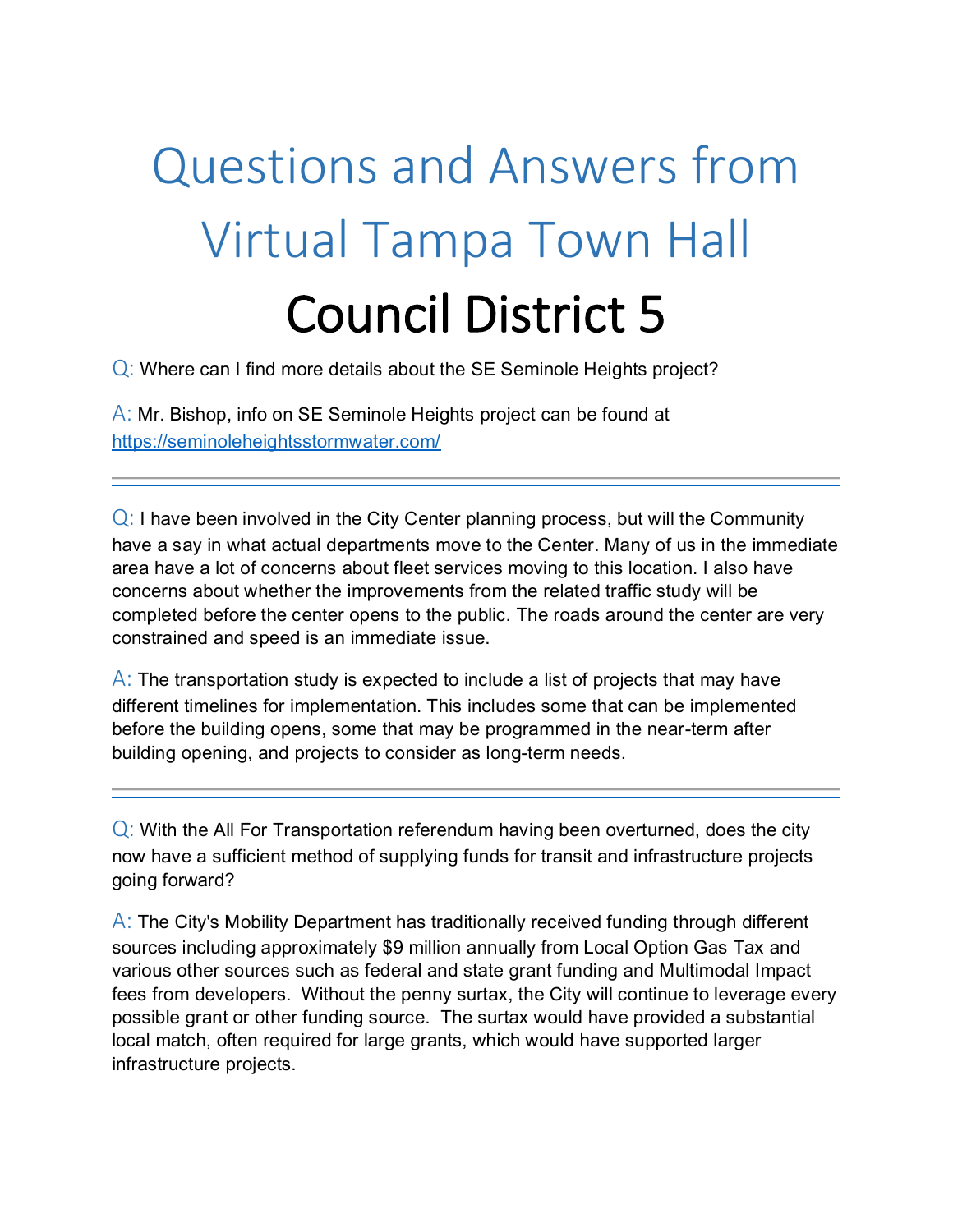$Q$ : First, we are thankful for the new Infill Housing in the Sulphur Springs area and the additional Fire Rescue vehicle. But, I have yet to hear any mention of project(s) in the Sulphur Springs area. The storm water drainage project would be an asset for cleaning up the river as there are several/many storm water discharges into the river. Cleaning out the drainage ditches would also help. Any current ideas, plans, projects for this area?

 $\overline{A}$ : SW Ops will look in to scheduling some maintenance work on the area ditches that need work. We will look to have this complete as soon as practical. We are currently limiting the ditch grading activities due to all of the wetness. It has been difficult to obtain sod since the sod fields are under water. Therefore we can't provide an exact time frame. Operations does not have any other projects planned. - Bryan Rodger

Q: Refund on 1% transportation tax.

 $\overline{A}$ : The City's Mobility Department has traditionally received funding through different sources including approximately \$9 million annually from Local Option Gas Tax and various other sources such as federal and state grant funding and Multimodal Impact fees from developers. Without the penny surtax, the City will continue to leverage every possible grant or other funding source. The surtax would have provided a substantial local match, often required for large grants, which would have supported larger infrastructure projects.

 $Q$ : Status of 11th St. water and street improvement to have been started in June then September now when

A: Regarding contract 18-C-00039 Channel District Improvements: The 11th Street water and street improvements are on-hold by the CRA pending development of their Strategic Action Plan and additional utility work to be accomplished on Twiggs Street. Work on 11th Street is TBD.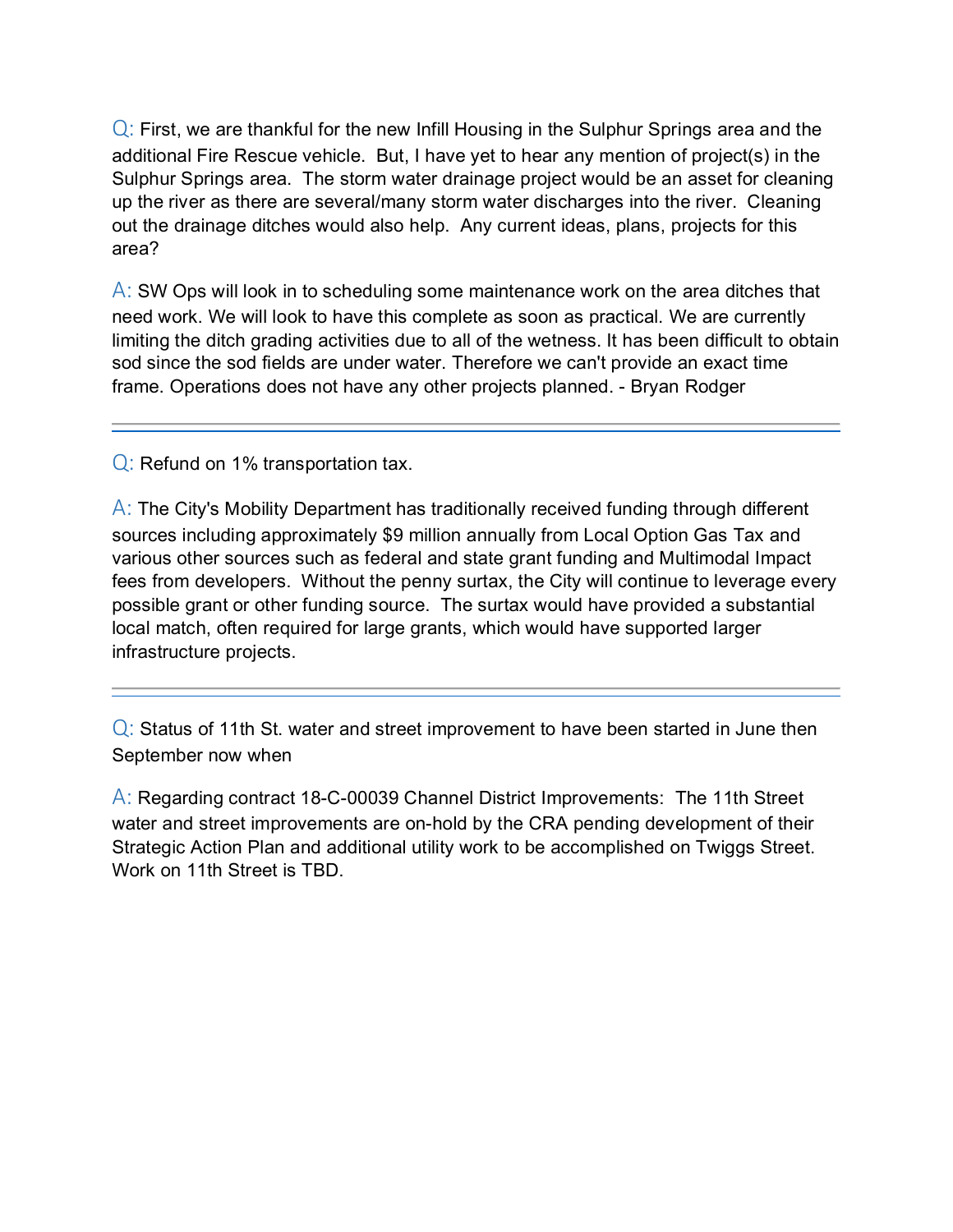Q: When can we expect to get sidewalks in SE Seminole Height on Chelsea from 22nd Street on the south side of Chelsea to Tampa Street? Also, why does the Street signs on Chelsea on the west side of 22nd indicate Street and on the East side near 34th the Street side indicates Chelsea is a Avenue?

A: New Sidewalk Request for Chelsea Street: The Mobility Department has logged this sidewalk request. Historically, approximately \$700,000 per year has been budgeted for sidewalk construction and maintenance activities. This has generally supported the construction of approximately one mile of new sidewalk per year. With approximately 1,300 miles of sidewalk gaps Citywide, the needs are great. The City is proposing to double the annual sidewalk budget for Fiscal Year 2022, and new sidewalks are prioritized near schools and parks, along Collector and Arterial roads, near transit stops, and along the City's High Injury Network. TR Ops will look in to the discrepancy and correct it accordingly. We expect to have the correction complete in the next few weeks. - Bryan Rodger"

 $Q$ : Will the City be looking at Trash and Debris storm water centrifical intercepters that remove trash and debris before it enters the river? SWFMD(Swiftmud) in the past provided cooperative funding to put a few along the river as a demonstration project. What were the findings?

 $\overline{A}$ : The City of Tampa utilizes Nutrient-Separating Baffle Boxes in order to capture trash, debris, and sediment from runoff before making its way into our waterbodies. Our first baffle box was installed in 2003 and we currently have forty-seven (47) baffle boxes around the City. These baffle boxes are an accepted water quality treatment method for cooperatively funded stormwater projects with the Southwest Florida Water Management District (SWFWMD). There are numerous baffle boxes located upstream of existing stormwater outfalls along the Hillsborough River. We will soon be installing two more as part of our upcoming SE Seminole Heights Flood Relief project. Additionally, that project will also include a large outfall structure that will collect trash, debris, and sediment as well as provide energy dissipation to accommodate a clean and more quiescent outflow into the Hillsborough River within the Ignacio Haya Linear Park.

 $Q$ : I did not hear anyone discuss the FDOT project for 50th street from the toll road to USF area.

A: <https://www.fdotd7studies.com/projects/56thstreetcorridor/project-details/>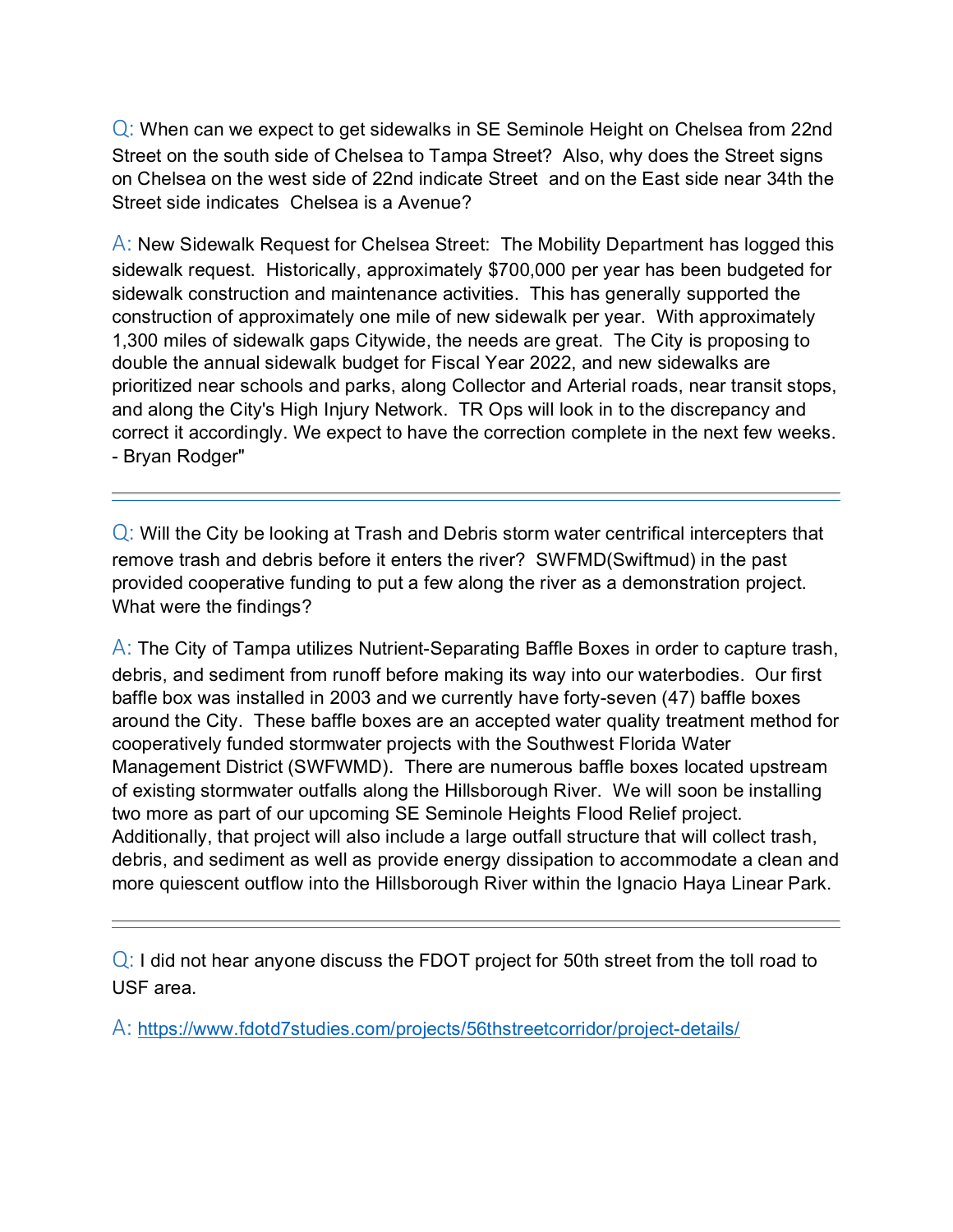Q: Info needed for Lake Roberta and Hampton Terrace. The city has spent about \$500,000 dollars on improvements at Lake Roberta. That's a lot of money and unfortunately the anticipated benefits have not occurred. The dredging did not relieve the quick flooding events on the NE side of the lake. The new baffle boxes at Clifton near Nebraska are not the correct ones. There is no information regarding when this will be addressed. 4 storm drains were added to Clifton and Nebraska and the water misses those drains and dumps directly into the lake. Videos have been sent to the city.

 $\overline{A}$ : Ms. White, the City does not oversee FDOT projects. You can find more information on the 50th Street project by contacting FDOT at [813-975-6000.](tel:813-975-6000) Regarding Lake Roberta flooding, the City is moving into the construction phase of the SE Seminole Heights Flood Relief project which, when complete, will effectively reduce flood stages in Lake Roberta. The recently completed dredging was undertaken because soil borings obtained in the lake indicated a significant deposit of silt in the pond which leads to a degradation of the water quality. Silt buildup in a lake or pond over time reduces the permanent pool volume of the waterbody which is relied upon to improve water quality. The City continues to work to reduce the trash condition entering Lake Roberta from Nebraska Avenue. The recently installed baffle box is equipped with trash baskets to intercept trash that enters the storm sewer system through upstream curb inlets. However, since it is common for inlets on steep grades to experience bypass flow, the City will continue to investigate the degree to which bypass flow may be carrying trash past the baffle box and overland directly into the lake. We will report back to the neighborhood once we have investigated this condition and developed a plan to address the trash migration.

Q: What is the status of the Bermuda Blvd Seawall and Complete Streets project? It was in the General Budget for years then moved to the list of All for Transportation Surtax projects, but that funding is no longer available. The project includes replacement of the McKay Bay seawall and multiuse trail, part of the Green ARTery. It is a major priority for the Palmetto Beach Community Association. Thank you. Jennifer Willman

 $\overline{A}$ : The Bermuda Blvd Seawall and Complete Streets project remains unfunded after the loss of Surtax funding. However, it remains a priority project. Currently, the City is looking at grant opportunities. Also, the City is planning to re-engage the property owners of the submerged lands to see if acquisition would be possible.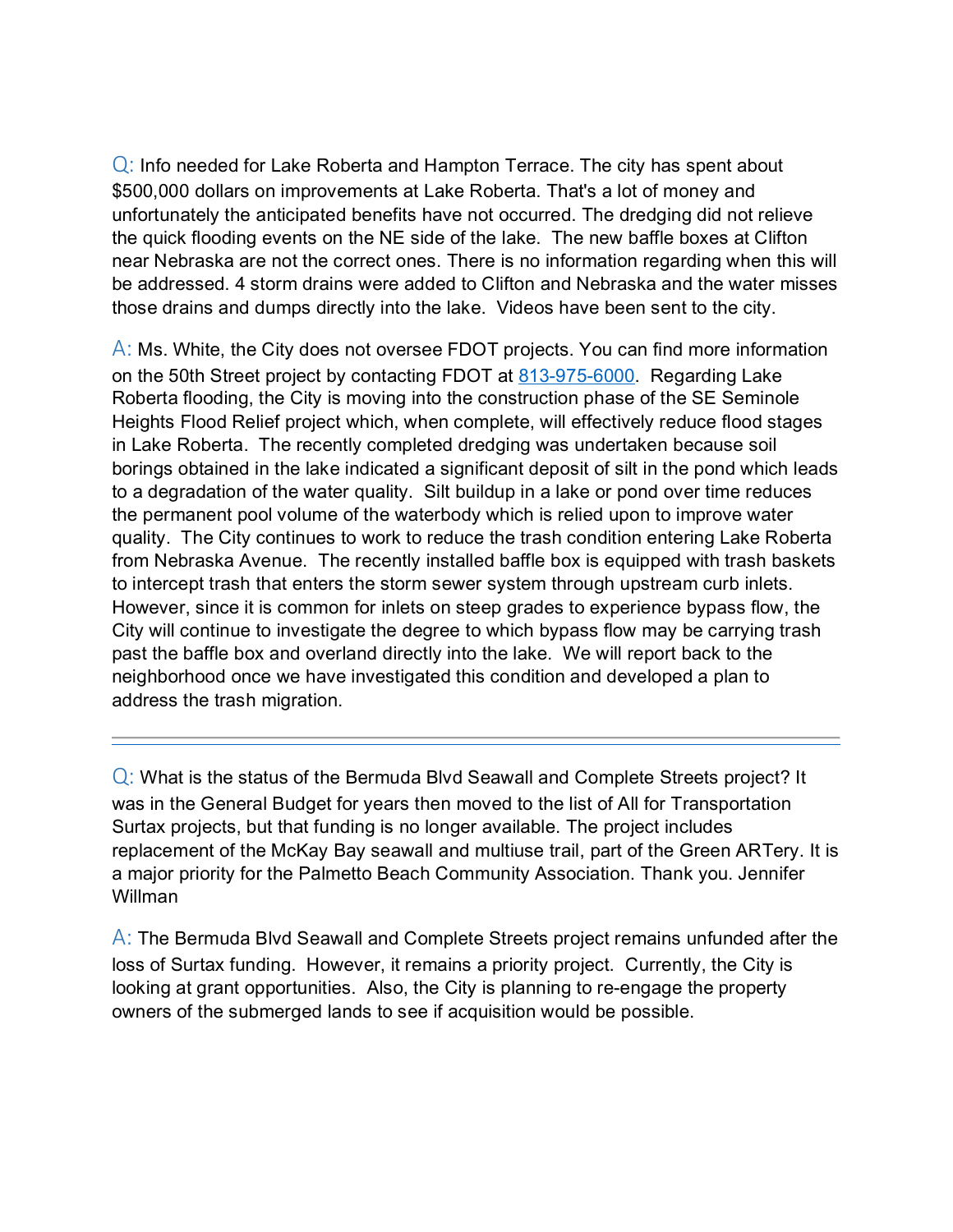$Q$ : How is it determined the areas in East Tampa that will be resurfaced?

A: The City maintains a Pavement Condition Index (PCI) Assessment. This assessment which was just updated determines what neighborhoods should be prioritized across the City. Specifically, for East Tampa, the East Tampa CRA has provided additional funding to resurface neighborhoods within its boundaries. These neighborhoods were also prioritized though the PCI assessment.

 $Q$ : We need infrastructure to be assessed in the Live Oaks area. Particularly on E. Idlewild between 39th & 40th Street. The street gets potholes frequently and gets patched. It is very bumpy and needs to be completely paved.

A: Ms. Althea Wynn, as part of the Civic Center on Hanna project we will are reviewing the broader area between Sligh Ave, 40th St, Nebraska Ave and Hillsborough Ave to study traffic flow and identify opportunities to improve mobility through projects like sidewalks, minor resurfacing, stop signs, etc. We will consider your request towards the same. Please feel free to engage with us on www.tampa.gov/city-center

 $Q$ : There are several areas within Live Oaks Square that needs repaving and sidewalks need attention, such as repairing sidewalks.

A: Per the previous response, The City maintains a Pavement Condition Index (PCI) Assessment. This assessment which was just updated determines what neighborhoods should be prioritized across the City. Specifically, for East Tampa, the East Tampa CRA has provided additional funding to resurface neighborhoods within its boundaries. These neighborhoods were also prioritized though the PCI assessment.

For any immediate sidewalk maintenance requests, please complete this form or call [\(813\) 274-3101](tel:(813)%20274-3101)

[https://apps.tampagov.net/appl\\_customer\\_service\\_center/form.asp?strServiceID=382](https://apps.tampagov.net/appl_customer_service_center/form.asp?strServiceID=382)

 $Q$ : Just wondering how these projects are considered. I know some money comes from the East Tampa CRA Action Plan. However, Live Oaks Square does not fall within the boundaries so how do we go about getting assistance or attention to our area? I am being asked these types of questions from neighbors and not clear of the process. I am interested in knowing how and what is the process. Is it an application process?

 $\overline{A}$ : That would be through our standard PCI programming. There is no application process. However, maintenance requests can be generated through the City's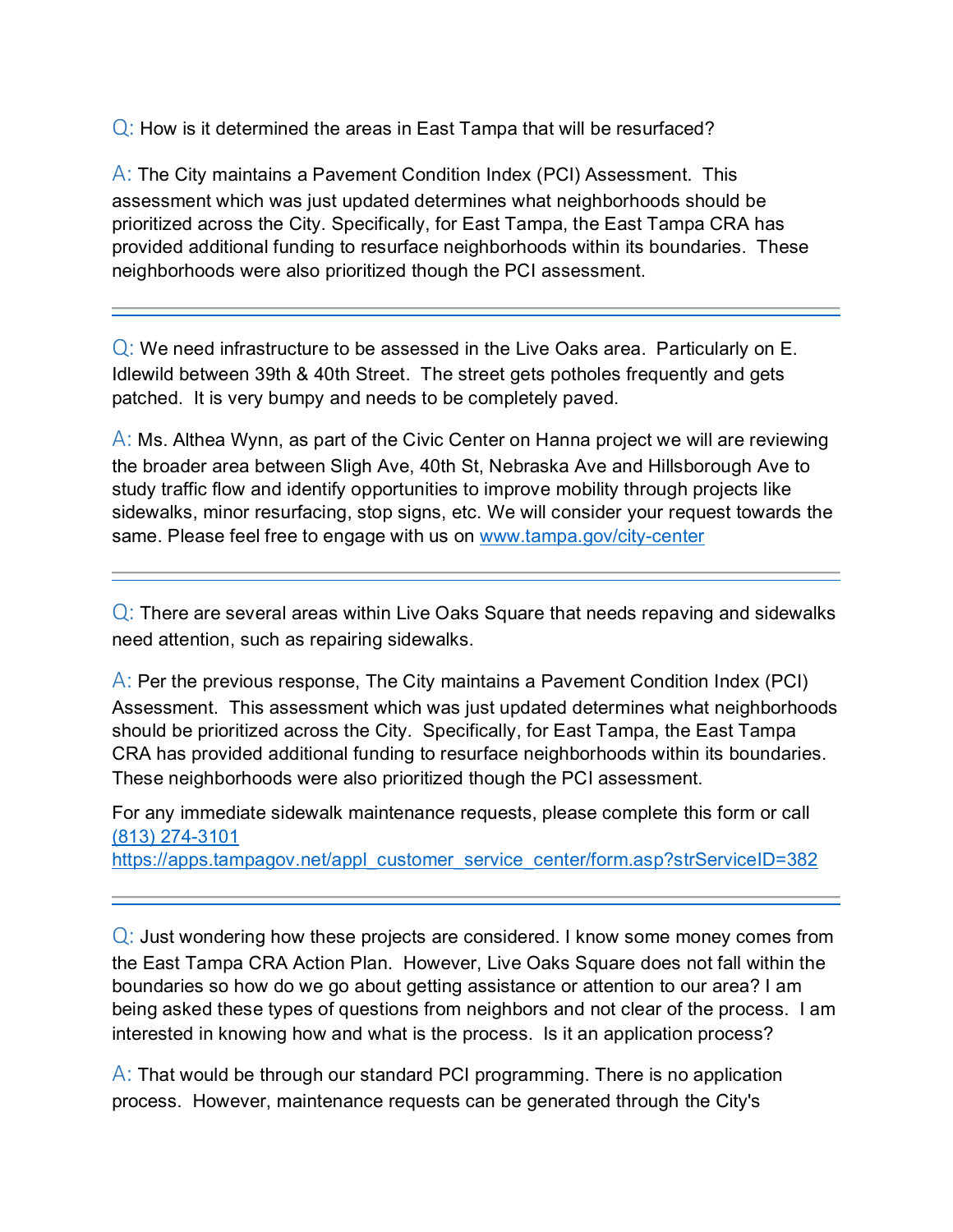Customer Service Center. It never hurts to generate these requests. Sometimes, even if a major project cannot be started, we may be able to do some remedial patching to bridge the gap until a project can be programmed. They can be reached at  $813-274-$ [3101](tel:813-274-3101) or [https://apps.tampagov.net/appl\\_customer\\_service\\_center/](https://apps.tampagov.net/appl_customer_service_center/)

 $Q$ : How do we get the bridge on 40th Street cleaned? I have been asked by neighbors to get it pressure washed. What is the process of getting the bridge pressure washed on 40th Street?

 $\overline{A}$ : We will refer this to our bridge maintenance group. You may also generate a request through our Customer Service Center. This is always a good recommendation. Our customer service team is very responsive. They can be reached at [813-274-3101](tel:813-274-3101) or [https://apps.tampagov.net/appl\\_customer\\_service\\_center/](https://apps.tampagov.net/appl_customer_service_center/)

 $Q$ : Is there a plan to connect the parks with a dedicated bike-only lane?

 $\overline{A}$ : Please see the website below for information on our Green ARTery project. This was identified in the Walk/Bike Plan for the City of Tampa, Phase 5. This project was funded and approved in the FY20 Transportation Surtax plan. However, with the recent Supreme Court's decision to overturn the referendum, it is no longer funded. However, it does remain a priority project. [http://www.planhillsborough.org/walkbike-plan-for-the](http://www.planhillsborough.org/walkbike-plan-for-the-city-of-tampa/)[city-of-tampa/](http://www.planhillsborough.org/walkbike-plan-for-the-city-of-tampa/)

 $Q$ : Given the unaffordable housing market in Tampa, has the city planning department considered zoning updates such as the reduction of parking minimums, density caps, and height limits to allow for a greater increase in housing supply to counterbalance rising housing costs?

 $\overline{A}$ : Yes. All of these ideas are being reviewed and considered for implementation to assist with housing affordability

 $Q$ : There is a 10-year master plan for Parks and Recreation. Is there a Master Plan relating to Housing and Development for District 5 and more directly East Tampa?

 $\overline{A}$ : There is a Comprehensive Plan that governs development across the City available here<http://www.planhillsborough.org/city-of-tampa-2040-comprehensive-plan/> An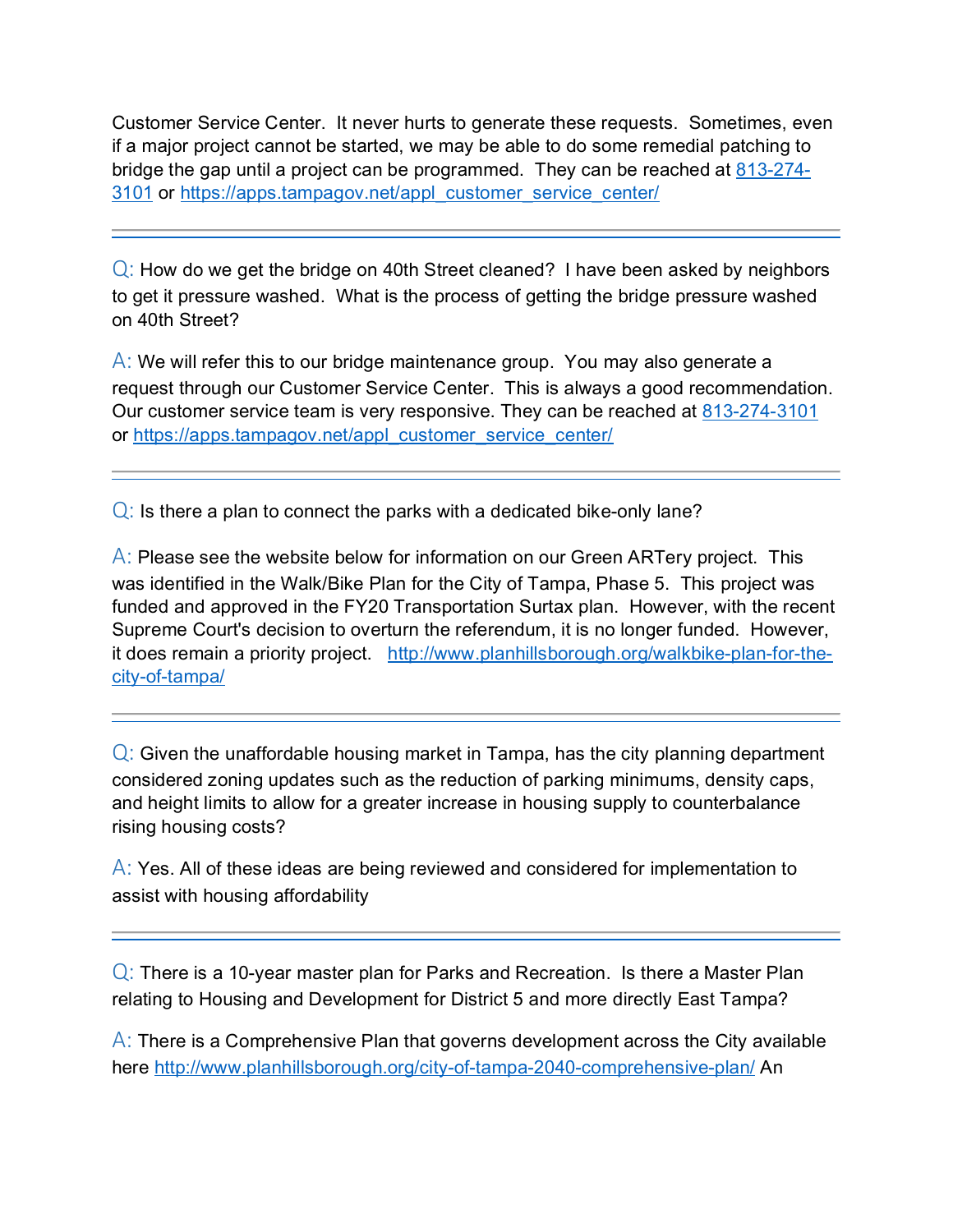update and review of this plan is underway; it will include a focus on housing needs for all districts across the City

 $Q$ : E wrap program ask for annual income from 2020 some people that work for Hillsborough County school district (Teachers) have not worked over the summer of 2021 part of May, June, July but it is not considered and once you put in last year's annual income you are disqualified. What do you do to be considered for this year income if you are about to be evicted because you can't pay your rent? Any help is appreciated!

 $\overline{A}$ : There is a help line you can call to speak to an application counselor that should be able to help navigation your application. Please contact them here. ERAP Call Center at [\(866\) 375-9114](tel:(866)%20375-9114) to speak with a representative. The call center is open from 9 AM until 5 PM Monday through Friday. The web site with more info is here. [https://www.hillsboroughcounty.org/residents/public-safety/rapid-response-recovery](https://www.hillsboroughcounty.org/residents/public-safety/rapid-response-recovery-assistance-program-r3/r3-program)[assistance-program-r3/r3-program.](https://www.hillsboroughcounty.org/residents/public-safety/rapid-response-recovery-assistance-program-r3/r3-program) If you need further assistance, please feel free to contact me directly. [Carole.post@tampagov.net](mailto:Carole.post@tampagov.net)

 $Q$ : No mention in planning presentation about the West River Walk or Rome Yard that are also located in District 5?

 $\overline{A}$ : The Rome Yard project is moving forward well. We are currently working with the developer team to formalize the documents needed to finalize the development plans, the ground lease, and the process to engage the community benefits agreement. There may be some preliminary site work beginning in the fall. The community will be hearing more information about the project in the coming months.

 $Q$ : What is the city's plan on holding the East Tampa business owners accountable for allowing large gatherings on their property that often leads to gun violence?

 $\overline{A}$ : TPD has and will continue to work with CODE and Legal to hold these businesses accountable through abatement and now also through alcohol permits. We have an upcoming hearing on an alcohol permit next week where the business is facing a 30 day suspension. We have also obtained compliance through formal notice letters to businesses.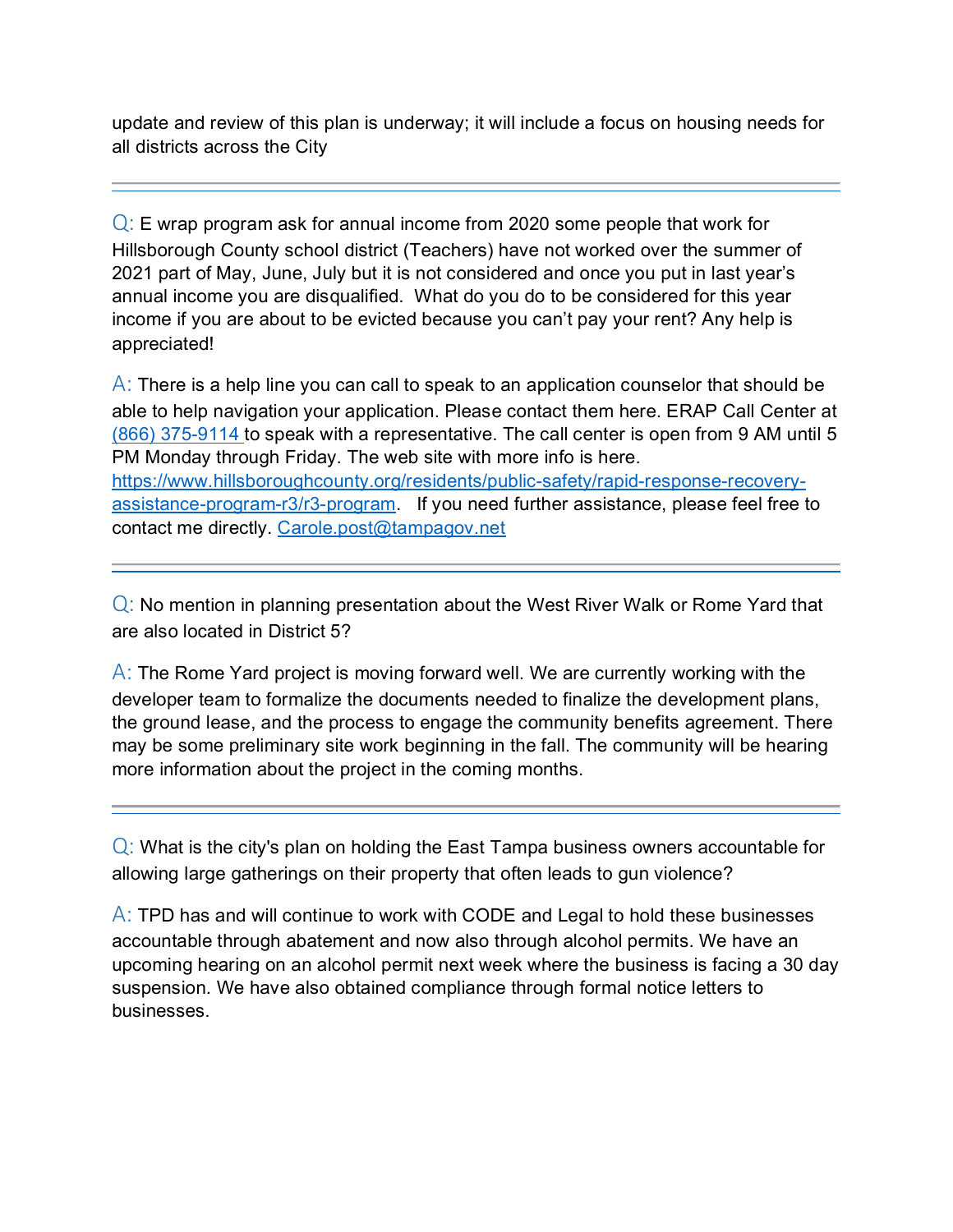$Q$ : Thank you TPD for keeping us safe, is there a way routine police roll calls are held in East Tampa?

 $\overline{A}$ : Absolutely, this can be accomplished by contacting the division commander who will schedule the roll calls. The names and phone numbers of all the commanders were provided in the ppt. This can also be accomplished by making a request via our customer service center, which is on our website.

Q: We on the West Tampa CRA CAC have worked hard to develop programs to help clean up Main Street in hopes of bringing back economic growth. However, the past few weeks we have seen a rise in trash and crime, reversing the trend we had in this area. This makes it difficult to bring new investments in the area. How is the City going to help us?

 $\overline{A}$ : The police department is aware of the concerns in this area and they are actively working with the community and the key stakeholders to reduce crime and improve the quality of life.

Q: The West Tampa CRA CAC has approved Cameras on Main Street at all intersections between Howard and Boulevard. Only 3 cameras have been installed to date. When can we expect all cameras to be installed so we can capture some of the crimes and criminal activity being committed in our slum and blighted community? So, we can help TPD solve some of the crimes being committed in our West Tampa area. Thanks.

 $\overline{A}$ : Mr. Robinson we are working with Jose Neno and TECO to facilitate the install of the additional cameras. We will reach out to you on the details.

Q: Regarding on ongoing safety concern for many Tampa Heights and downtown residents, is the police chief aware of the "gang" of upwards of 20 off-road vehicles riding through TH, downtown, and up and down Bayshore and what can be done? They have become a problem, riding up sidewalks, down the middle turning lanes and even into oncoming traffic. I have seen it at least twice a week, every week and heard from many other residents about the same issue.

 $\overline{A}$ : We have addressed several complaints and increased enforcement efforts on this issue; however, it is difficult to catch this activity in action. We would request the